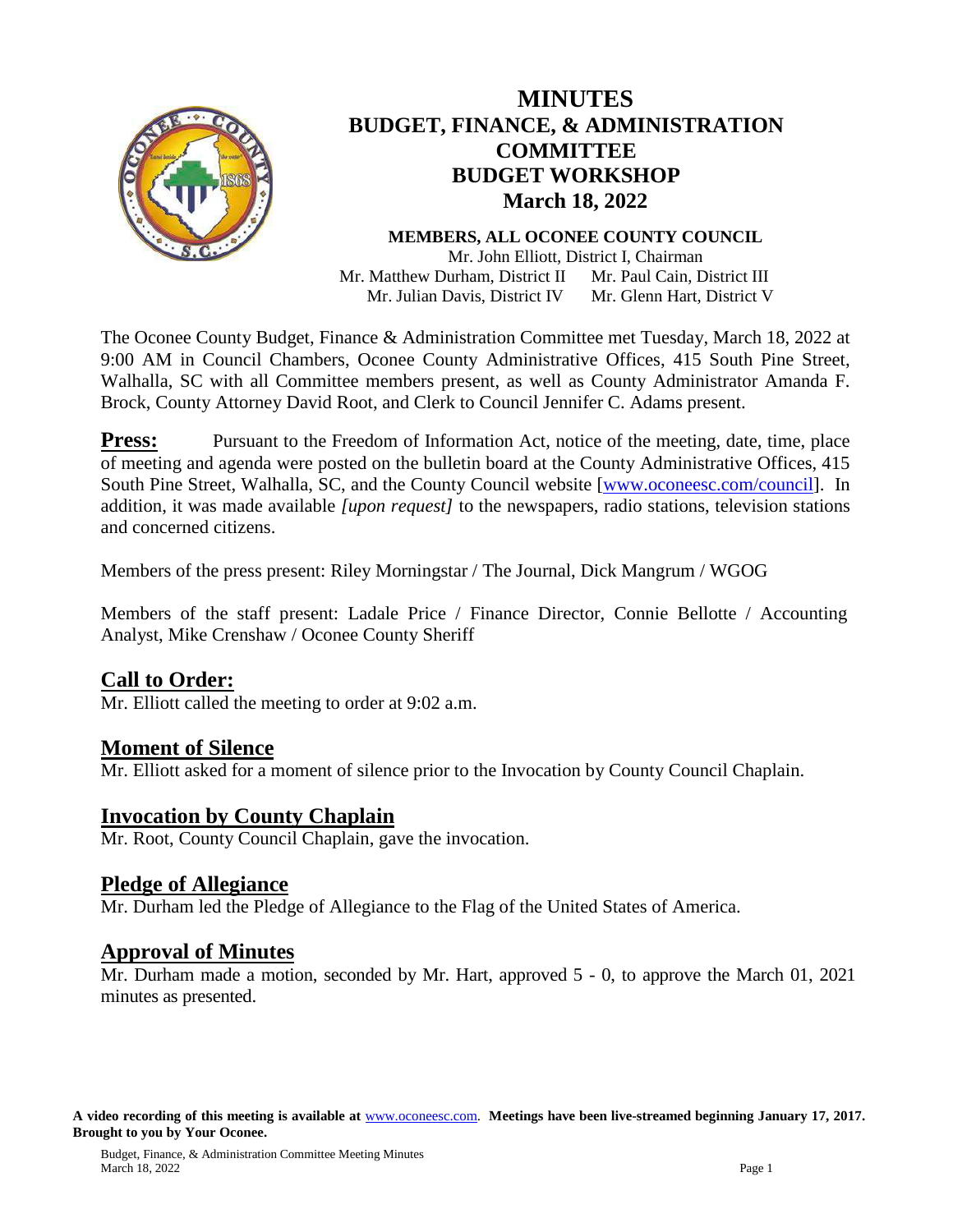## **Discussion Items**

Mr. Elliott stated there would be a hard stop at 12 noon due to the ground breaking of the new Salem Waterline.

Mr. Elliott also noted, that it is each Councilman and citizen's responsibility to make an appointment with the County Administrator to discuss any budget line questions that they may have.

#### FY 2022-2023 Budget Discussion and Workshop

Ms. Brock welcomed the Committee and noted that there was a lot of information to cover today.

Ms. Brock started the Budget meeting by offering to review the Council Priority List that was established in the Strategic Planning Retreat held on February 18, 2022 and again reviewed at the Budget, Finance, and Administration meeting that was held on March 1, 2022 [copy filed in backup].

Mr. Elliott instructed Ms. Brock to start with the items that may cost money in the budget, starting with Roadway Infrastructure.

#### Roadway Infrastructure

Ms. Brock informed the Committee that there is adequate funding from the County and CTC side related to Roadway Infrastructure and that the DOT and DOR were contacted in relation to the monies collected and received by Oconee County from the gas tax, but she has yet to receive that information.

Ms. Brock further noted that she does not recommend any increases in the County Budget related to Roadway Infrastructure and referenced the handout listing road projects, handout entitled "Statewide Summary Report as of January 31, 2022", and handout entitled "New Gas Tax Trust Fund" [copies of handouts filed in backup].

Ms. Brock also stated that the two separate capital millage accounts that were created several years ago, one for Bridges and Culverts and one for Road Maintenance, have adequately been funded for the requests that have been made.

Ms. Brock also informed the Committee that the application on the County website that will allow citizens to report roadway issues will hopefully be live in about two weeks.

Ms. Brock recommended to the Committee, in relation to Roadway Infrastructure, that the County maintain the current operational cost and millage designation for the capital accounts.

#### Wages and Employee Salaries

Mr. Elliott noted that wages and employee salaries will cost more in the County Budget.

Ms. Brock noted that wages will be impacted by the approval for the requested new positions and referred to the handout that outlines the requested new positions [copy filed in backup].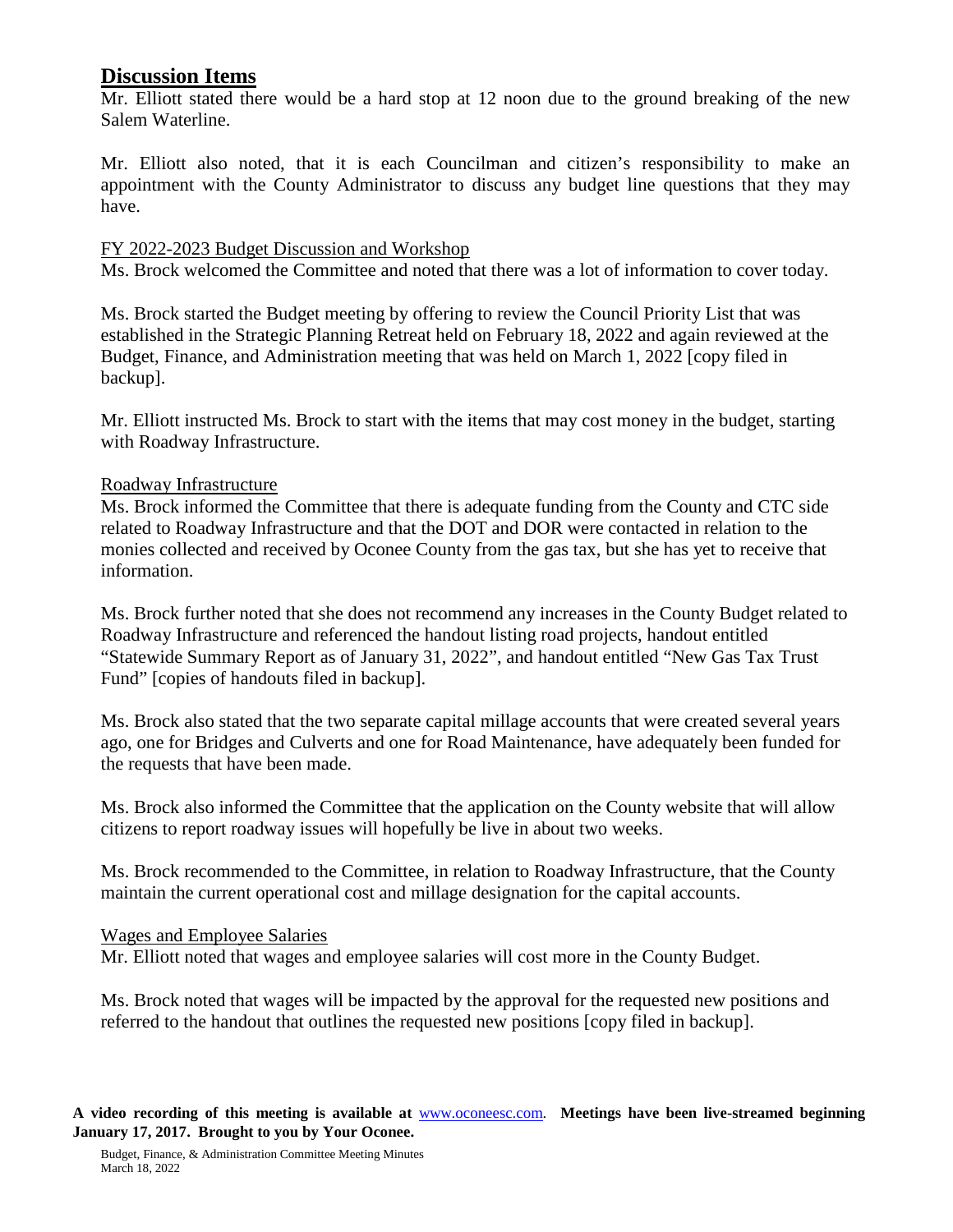Ms. Brock provided details on the following position requests and the budget impact they could potentially have if approved.

- 1. Sheriff's Office
	- 3 Deputy Request
	- 1 Corporal to Sargent for an SRO
	- 1 Corporal to Sargent for P.A.C.E
	- 1 part-time to full-time employee
- 2. Code Enforcement
	- 1 Code Enforcement Officer
- 3. Clerk of Court
	- 1 Court Clerk
- 4. Oconee County Parks
	- 1 Full-time Park Ranger for Chau Ram
- 5. 911 Communication Center
	- 1 Full-time Dispatcher
- 6. Fire Stations
	- 3 Firefighters
- 7. Procurement Department
	- 1 Buyer

Ms. Brock noted that the total for all the requested positions including fringe, but not wage increases, is \$600,986.00.

Extended discussion followed between the Committee and Ms. Brock related to the requested new positions.

Mr. Davis made a motion, seconded by Mr. Elliott, to approve requested positions for budget formation, along with the additional data to support the requested positions be provided.

Mr. Durham questioned the motion presented by Mr. Davis.

Mr. Davis explained to Mr. Durham that the motion is not approving the positions, the motion is to approve the requested positions for budget formation and that the budget will be presented with three readings and two public hearings before the final approval.

Mr. Elliott noted to Mr. Durham that the motion is not approving the positions, the motion is to approve the requested positions for budget formation purposes.

Ms. Brock expressed her appreciation to the Committee for their consideration on what items should be considered into the proposed budget and noted that it is easier to take an item out, than to wedge an item back into the budget.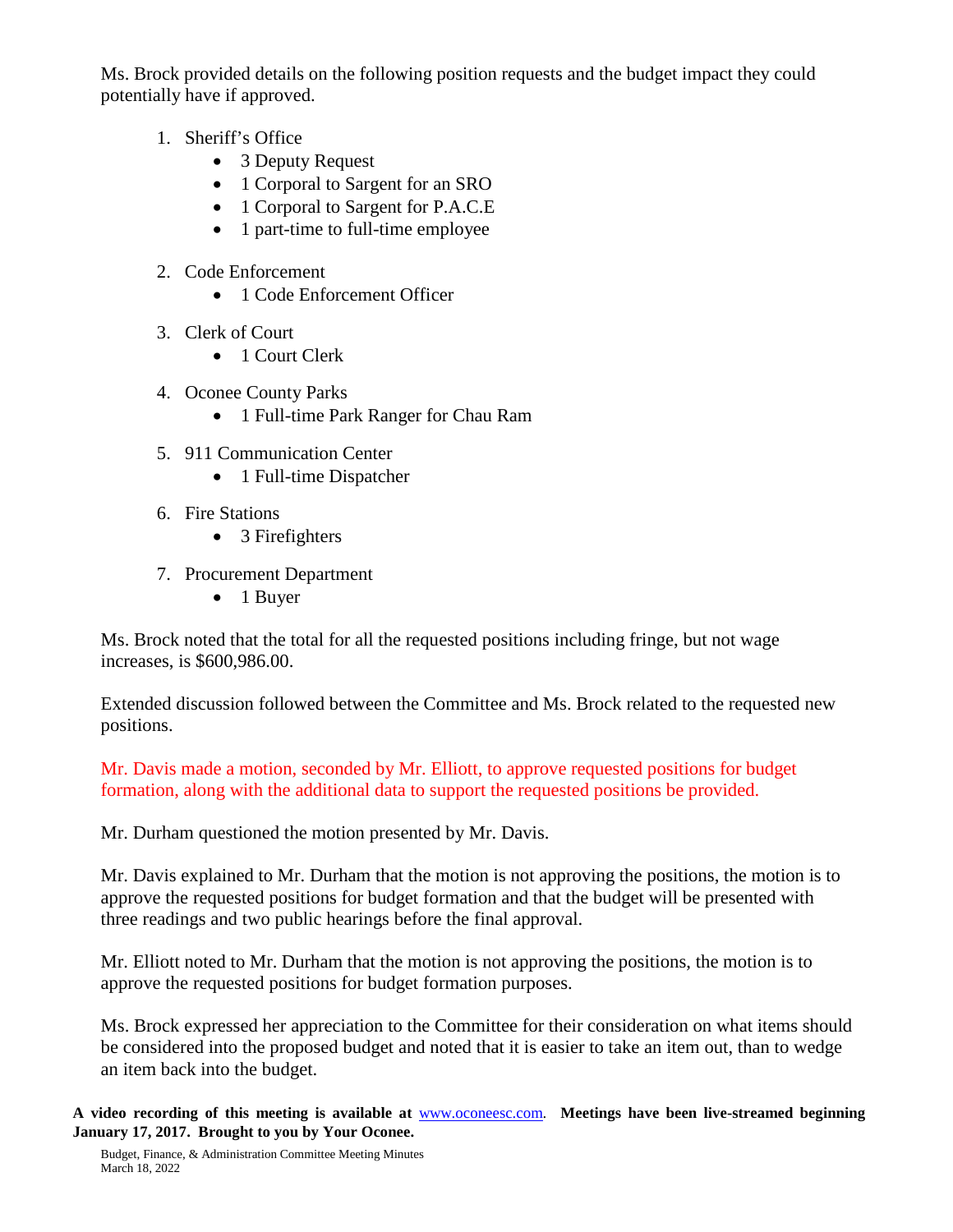Motion approved,  $5 - 0$ , to approve requested positions for budget formation, along with the additional data to support the requested positions be provided.

Ms. Brock addressed Mr. Elliott requesting to go back and further discuss wages and employee salaries.

Ms. Brock noted to the Committee to reference a handout showing operational and salary information [copy filed in backup].

Ms. Brock informed the Committee that municipalities within Oconee County and our neighboring counties intend to raise employee salaries anywhere from 5.6% to 8%.

Ms. Brock provided a handout of a salary table for the Committees information [copy filed in backup], noting she is not asking for the Committee to adopt this scale, but this would be a great recruitment tool and would provide employees, or potential employees, an idea of where their salary would stand in relation to years of service.

Ms. Brock requested the Committee consider a one-time 5 or 6% cost of living raise for all County employees, including the proposed new positions, and utilized a handout showing current department salaries [copy filed in backup] and how each of these percentages would affect the budget.

Ms. Brock continued by providing additional salary information regarding the request for an increase in Law Enforcement wages to the Committee.

Ms. Brock noted to the Committee that the County is losing employees and potential employees due to the current wages the County offers.

Mr. Elliott inquired about who conducts exit interviews for employees that leave the County.

Ms. Brock informed the Committee that exit interviews are performed by the department head and if the employee is leaving on bad terms, HR holds the interview.

Mr. Elliott noted that the public is suffering as well due to the current inflation and wanted to clarify that there will not be an increase on property tax this year.

Ms. Brock informed Mr. Elliott and the Committee that the request for salary and wages increase will not require a property tax increase in Oconee County.

Ms. Christy Hubbard, Oconee County Auditor, addressed the Committee providing information related to taxes, millage, and the County budget.

Mr. Davis offered his opinion to the Committee regarding employee salary and wage increases.

Mr. Durham noted that the Sheriff's salary does not compare to some salary positions in the County and to neighboring counties Sheriff's salaries.

**A video recording of this meeting is available at** [www.oconeesc.com.](http://www.oconeesc.com/) **Meetings have been live-streamed beginning January 17, 2017. Brought to you by Your Oconee.**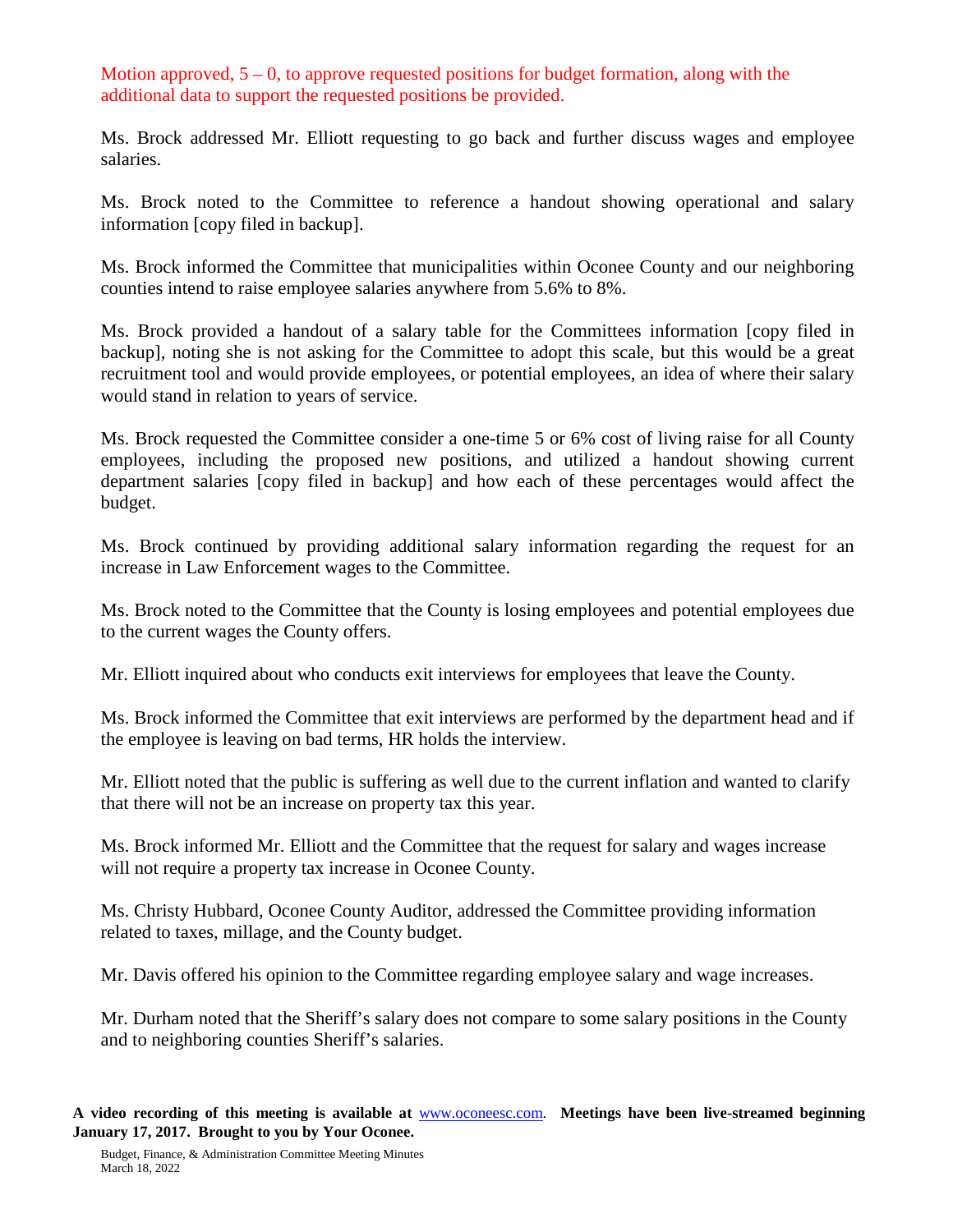Mr. Durham made a motion, seconded by Mr. Hart, to add the topic regarding the Sheriff's salary as an Executive Session item at the April 5, 2022 County Council meeting.

Ms. Brock informed the Committee that with the vacancies that the Sheriff's office currently has, there is enough money to increase the Sheriff's salary tomorrow.

Mr. Elliott stated that he would like for the topic of the Sheriff's salary to be an item included in Executive Sessions at the April 5, 2022 Council meeting.

Mr. Cain offered additional clarification regarding property reassessment and property taxes.

Mr. Hart made a motion, seconded by Mr. Elliott, approved  $5 - 0$ , to take a short break and reconvene 10:35.

Mr. Hart made a motion, seconded by Mr. Durham, approved  $5 - 0$ , to resume the Budget Workshop.

Mr. Durham offered further clarification related to property taxes.

Ms. Brock provided additional information to the Committee related to millage, taxes, and the formation of the coming year County budget.

Mr. Davis made a motion, seconded by Mr. Cain, to direct County Administrator to calculate a one time, 6% cost of living raise for County employees while developing the proposed budget.

Mr. Elliott noted that this percentage can be changed when the budget comes before Council.

Mr. Cain requested that an average wage and salary report be collected of elected officials across the state, excluding Oconee County, be provided for some direction related to the Sheriff's salary.

Ms. Brock noted that the above request by Mr. Cain will be added as an Executive Session item at the April 5, 2022 Council meeting.

Mr. Root, County Attorney, offered clarification to the Committee concerning increasing Council salaries and a timeline of when the increase would take effect, if approved.

Motion to direct County Administrator to calculate a one time, 6% cost of living raise for County employees while developing the proposed budget approved  $4 - 1$ , with Mr. Hart opposed.

Ms. Brock asked for the vote count related to the motion that was made earlier by Mr. Durham, seconded by Mr. Hart, to add the topic of the Sheriff's salary to be an item included in Executive Sessions at the April 5, 2022 Council meeting.

Motion approved  $5 - 0$ , to add the topic of the Sheriff's salary as an Executive Sessions item at the April 5, 2022 Council meeting.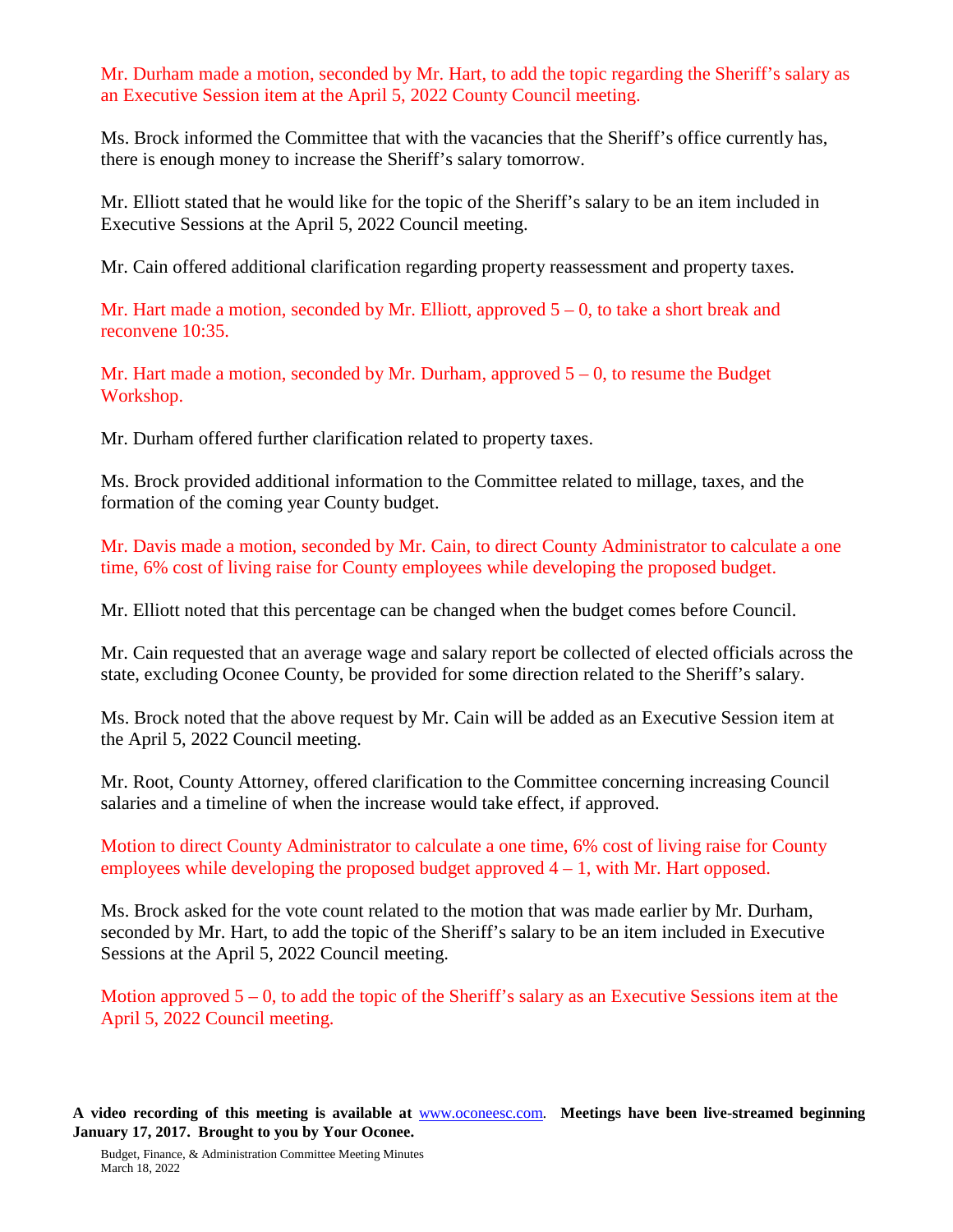#### Sewer Expansion

Ms. Brock addressed the Committee utilizing a handout entitled "I-85 Corridor Sewer Expansion" [copy filed in backup] and provided information related to cost estimation for engineering and potential sewer expansion opportunities, and noted that direction for a feasibility and engineering study is being requested from the Committee.

Ms. Brock noted to the Committee that there is designated millage in Economic Development with an approximate 3.7-million-dollar fund balance.

Ms. Brock noted to the Committee that it makes sense to run this study concurrently with the Sewer Authorities Basin Study that is already in process for a more cohesive plan.

Mr. Cain made a motion, seconded by Mr. Davis, to approve the request to start a feasibility and engineering study related to sewer expansion.

Mr. Hart commented that the current map that was provided [copy in backup] does not show the selected study area reaching his property but wants to clarify if he needs to recuse himself from this motion.

Mr. Root clarified that since the motion is for budget direction only, that a recusal is not needed at this time but could possibly be needed later in the process.

Ms. Brock stated for the record that the provided map [copy in backup] is just a conceptual for the area that would be covered by the study and could possibly change.

Motion made by Mr. Cain to approve the request to start a feasibility and engineering study related to sewer expansion, approved  $5 - 0$ .

### Solid Waste Facility Improvements

Ms. Brock noted that there are two parts to this discussion.

- 1. MSW Tipping Fees
- 2. Capital Improvements to Solid Waste Facilities

Mr. Elliott stated that with the recent information provided related to MSW Tipping Fees in a handouts entitled "Solid Waste", "Oconee County Solid Waste Complex Customer Report", and "Oconee County Solid Waste Complex Truck Report" [copies filed in backup], there is a possibility that if the tipping fees were to be eliminated altogether, then there would be no encouragement to recycle.

Mr. Elliott commented that he thinks a 25% reduction in the MSW Tipping Fees would help the private haulers.

Ms. Brock provided an estimated cost to the Committee that would be incurred if tipping fees were eliminated for small, private haulers.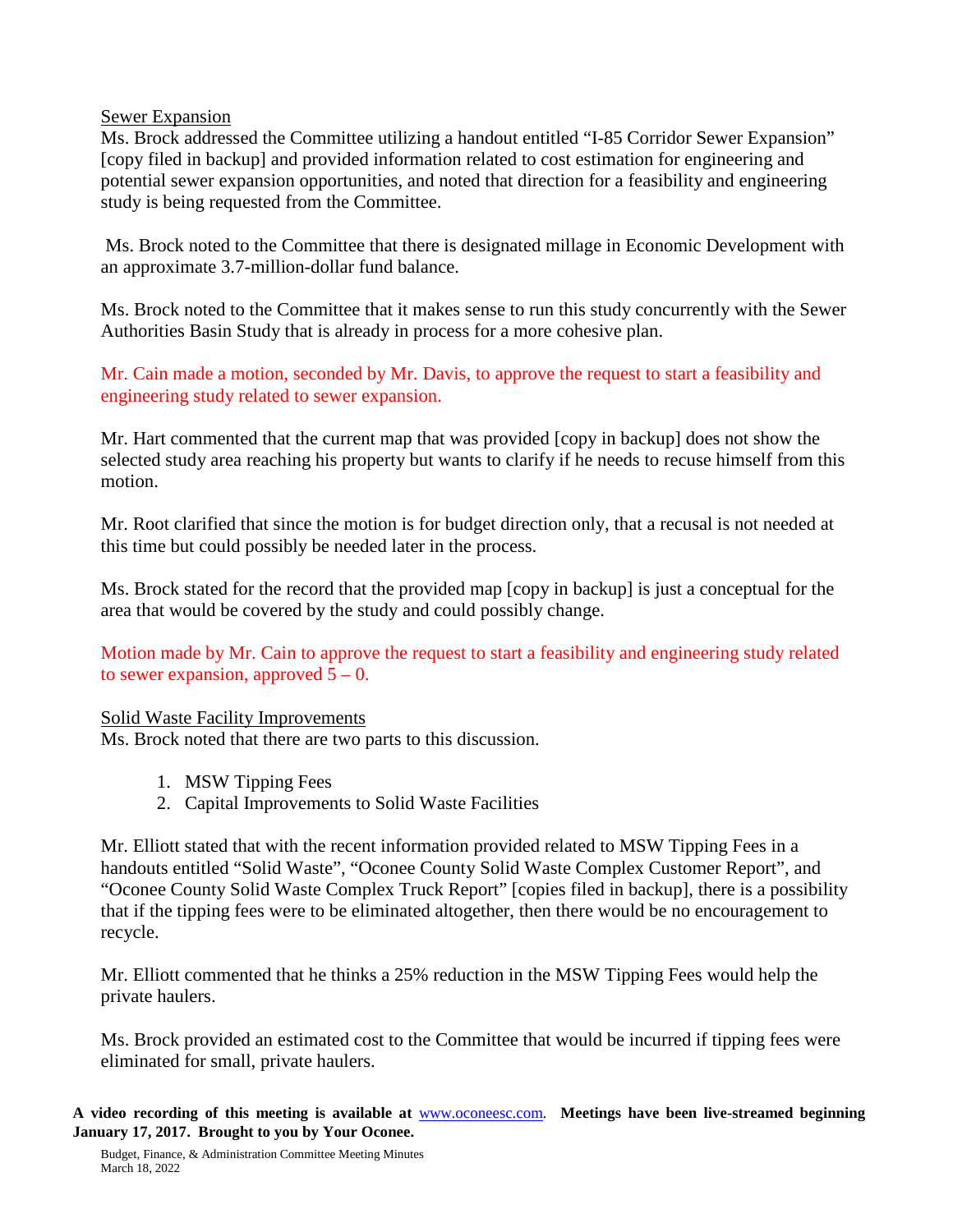Ms. Brock continued to provide background information related to private haulers, municipalities, and MSW Tipping Fees.

Mr. Durham offered his opinion related to MSW Tipping Fees, private haulers, and municipalities that haul outside of city limits.

Mr. Davis noted there is a cost of doing business and a cost of convenience and careful consideration should be taken in regards to reducing tipping fees.

Extended discussion followed by the Committee and Ms. Brock related to Solid Waste and MSW Tipping Fees.

Mr. Davis made a motion, seconded by Mr. Elliott, to reduce MSW Tipping Fees for private haulers by 50%.

Mr. Davis noted he supports a 50% reduction in tipping fees for budget direction but if that shows that 100% reduction would be allowable, he would support that as well.

Mr. Cain noted that he would rather put worse case scenarios into the budget at 100% cut of tipping fees and that the Committee should be focused on charging out of county residential garbage disposal fees.

Mr. Durham made a motion, seconded by Mr. Cain, to amend Mr. Davis's motion and take the tipping fees down to zero for Oconee County residential waste private haulers.

Ms. Brock addressed the Committee stating once again there is no way to track residential waste that is solely from Oconee County.

Short discussion followed related to MSW Tipping Fees.

Motion to amend Mr. Davis's motion of a 25% reduction in tipping fees down to zero for Oconee County residential waste haulers approved  $4 - 1$ , with Mr. Davis opposed.

Amended motion to reduce tipping fees to zero for Oconee County residential waste haulers approved  $4 - 1$ , with Mr. Davis opposed.

### Capital Request / Brown Goods Compactor

Ms. Brock addressed the Committee utilizing handouts entitled "Solid Waste Brown Goods" and "One Time Capital Request Per Department" [copies filed in backup], noting the Brown Goods Compactor Capital Request is going to be included in budget formation by direction from the Law Enforcement, Public Safety, Health, and Welfare Committee.

Ms. Brock read down the One Time Capital Request list for the Committee and offered additional information related to those requests.

Mr. Durham requested information from the Coroner's office as to how many times a year the Coroner needs an x-ray of a deceased person.